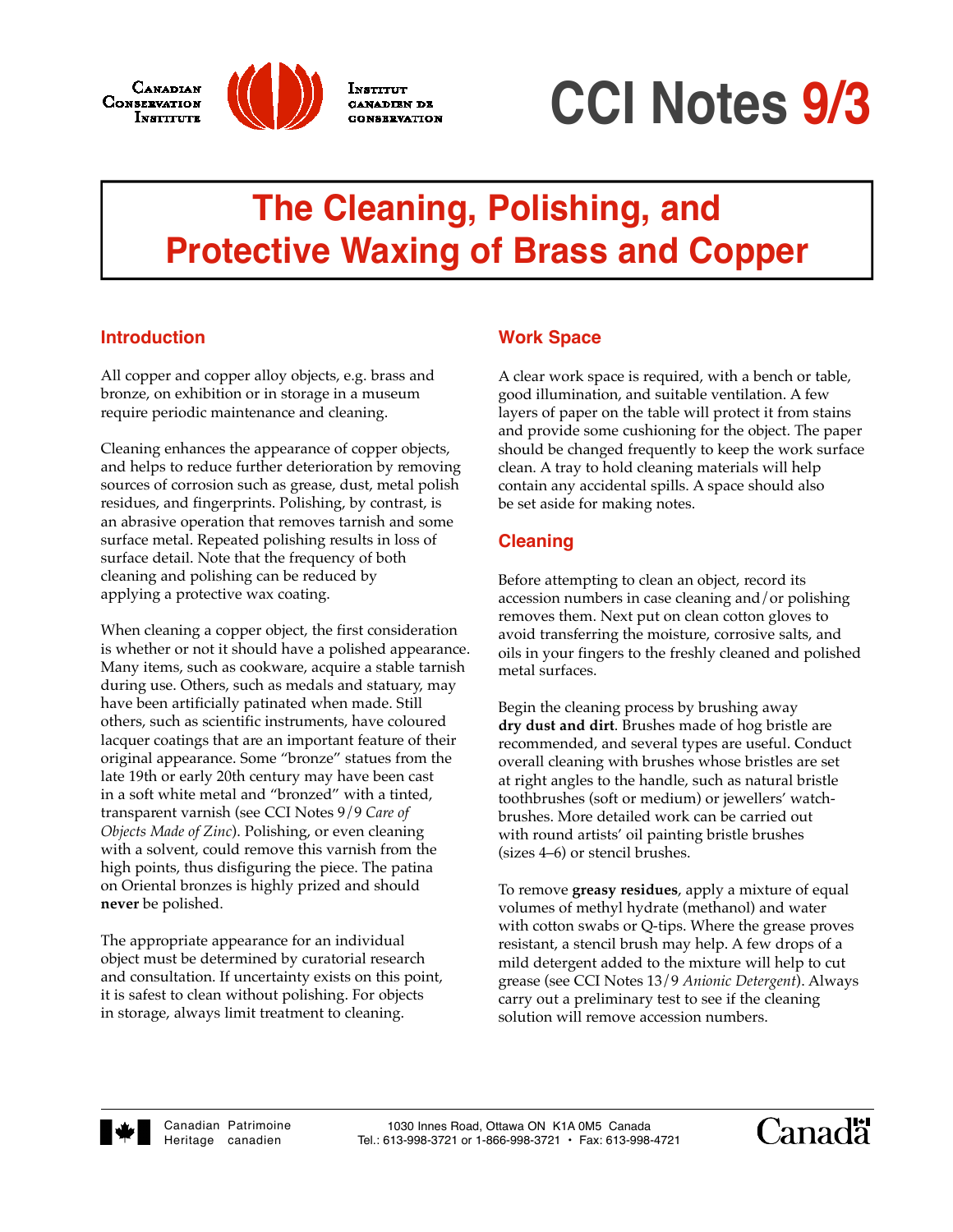**Polish residues** from previous treatments should also be removed. These are usually found as grey, white, or green deposits in inaccessible areas of the object. If they prove resistant to the procedure described above, use a wooden toothpick moistened with a mixture of equal volumes of methyl hydrate and water.

If you find **waxes**, **paints**, **or lacquers** during cleaning, determine whether or not they originate from manufacture or from use of the object, i.e. if they are part of the object's history. The preservation of these layers can be technically difficult, and their removal usually requires chemicals that are both toxic and flammable. These problem cases should be referred to a conservator for advice or treatment.

## **Polishing**

Polishing is an abrasive process. If polishing is necessary, always begin with the mildest and least harmful method.

The gentlest procedure is to lightly rub the metal surface with a paste of precipitated chalk and water on a soft cloth (see CCI Notes 9/7 *Silver* — *Care and Tarnish Removal*).

Next in abrasiveness is jewellers' cloth, which has an outer layer of flannelette and an inner layer of flannel impregnated with jewellers' rouge (hematite), a fine abrasive. Gently and evenly rub the inner layer of the cloth over the surface of the metal, and then remove the residual rouge by polishing with the soft outer cloth.

If jewellers' cloth is not sufficient, consider a wadding-type polish applied with a soft cloth. However, proceed carefully as excessive rubbing could produce noticeable scratches on the surface of the metal. Finish by hand buffing with a clean, soft, lint-free cloth.

Be cautious of commercial polishes such as Brasso. Those formulated for automotive or stainless steel cleaning often contain very hard particles that can scratch the softer alloys of copper. Some products contain tarnish inhibitors that leave a film on the surface, making further treatments difficult. Many metal polishes contain ammonia, which can dissolve copper in some conditions.

# **Waxing**

A wax coating will provide some protection against both the environment and handling. A suitable wax can be prepared by mixing equal volumes of Shellsol or Varsol with a bleached micro-crystalline paste wax. Ensure that the wax contains no synthetic components, such as polyethylene, as these will make it difficult to remove. This mixture should then be stored in a sealed jar. To apply the wax, wipe or brush it evenly over the clean metal and then set the object aside for the solvent to evaporate. Alternatively, if the metal is not attached to wood, ivory, or other heat-sensitive materials, apply the wax and then heat the object with a hair dryer to melt the wax evenly over the surface and into the recesses. Finish by blotting the object (while still warm) with cotton cloth to remove excess wax.

After the wax has set, buff the surface with a clean, lint-free cloth. A thin layer of wax will remain on the metal. To reduce the need for frequent cleaning, protect waxed objects from dust. When the need arises for further cleaning and polishing, the wax can be removed easily with odourless mineral spirits. This procedure should leave paints, lacquers, and accession numbers unaffected, but it is best to conduct a preliminary test.

## **Lacquering**

Polished copper alloy objects are sometimes lacquered to protect them from handling and the environment. However, museum objects should not generally be treated in this manner. No matter how well lacquer is applied, it always alters the appearance of an object. Also, applying a lacquer is a tacit acceptance of a failure in other areas of protection, e.g. the object is being handled more than it should, precautions against handling are being ignored, or the object is not being cleaned properly after use. Nevertheless, there are situations where lacquering is an appropriate treatment even if all other possible precautions are taken, especially if the object was originally lacquered and the coating has worn off or been deliberately removed.

There are two potential problems with lacquering. It is difficult to apply lacquer in a very thin yet even coat, and it is difficult to remove lacquer should it be necessary. The first problem can be addressed by taking the object to a company that specializes in applying lacquers and has the equipment and expertise necessary to do it well. Such companies can also remove lacquers.

# **Safety Considerations**

Solvents such as methyl hydrate (methanol) and odourless mineral spirits should be used only in well-ventilated conditions. Skin contact should be avoided. **Ingestion of these solvents can be fatal**.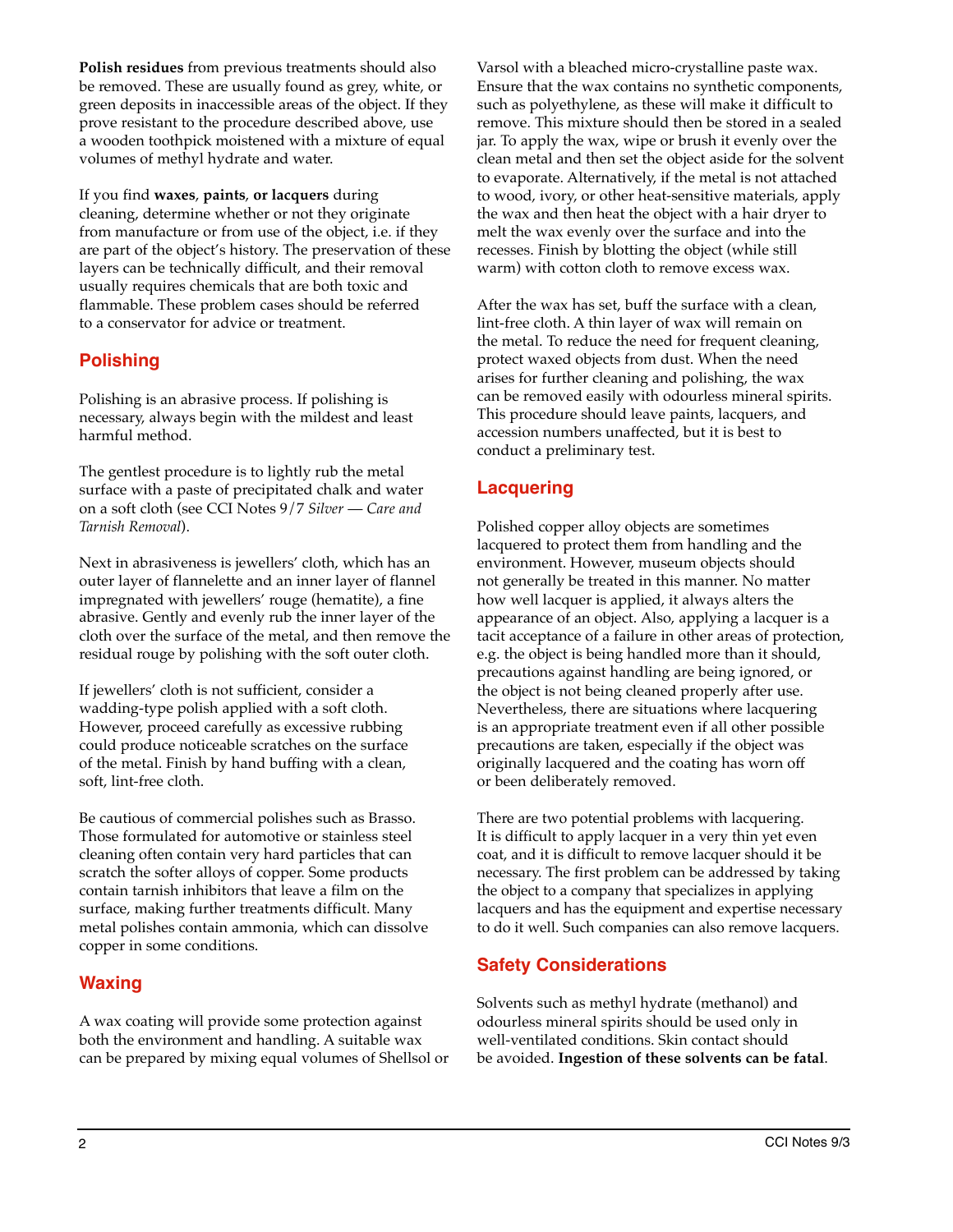(Odourless mineral spirits is specified because the process of making the solvent odourless removes many of the more hazardous impurities.)

To dispose of small amounts of left-over solvent or solvents in cleaning cloths, etc., allow them to evaporate to dryness in a well-ventilated area, such as in the open air or in a fume hood. Solid residues, when completely dry, can be discarded in plastic bags.

## **Suppliers**

*Note: The following information is provided only to assist the reader. Inclusion of a company in this list does not in any way imply endorsement by the Canadian Conservation Institute.*

*Odourless mineral spirits and methyl hydrate (methanol):* hardware stores

*Precipitated chalk:* conservation or laboratory suppliers

*Cotton swabs or Q-tips:* drugstores

*Bleached paste wax:* hardware stores *Lacquer:*

Incralac is available from conservation suppliers or suppliers to the metal finishing industry

*Wadding-type polishes:* hardware stores

*Jewellers' watch-brushes and jewellers' cloth:* clock and jewellery repair shops

*Cotton gloves:* photography stores or conservation suppliers

## **Bibliography**

Long, D. *Caring for Silver and Copper Alloy Objects*. Conserve O Gram 10/2 (1999), pp. 1–4. Available from the Web site of the National Park Service (www.cr.nps.gov/museum/publications/ conserveogram/10-02.pdf)

Moffett, D.L. "Wax Coatings on Ethnographic Metal Objects: Justification for Allowing a Tradition to Wane." *Journal of the American Institute for Conservation* 35 (1996): pp. 1–7.